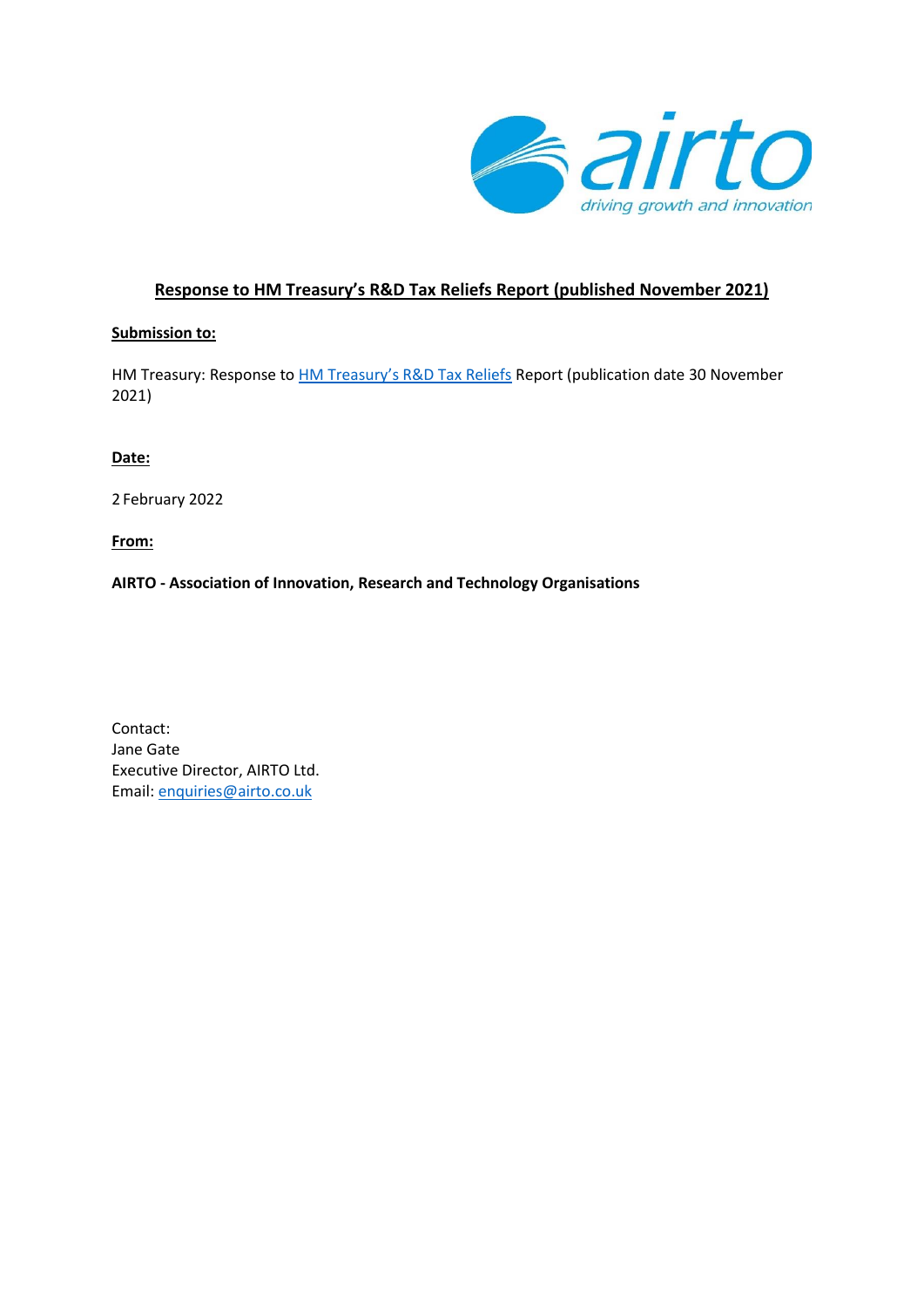### **Background**

AIRTO represented the Innovation, Research and Technology (IRT) sector in the UK. Its membership comprises approximately 60 organisations who undertake research, development and demonstration of new technologies for industry, government and public benefit.

A short description of AIRTO is included at the end of this response document.

AIRTO members claim R&D Tax Reliefs, as do their UK clients and collaborators. The schemes, therefore, have a two-fold effect on the IRT sector. The direct claiming of R&D Tax Reliefs by AIRTO members allows them to invest in underpinning, generic research activities that benefit industrial sectors rather than just individual companies. The results of this type of activity are widely disseminated to UK industry, and provide the specialist core skills, knowledge and facilities that IRT sector organisations need to provide world leading expertise to their collaborators and clients. Both of these outcomes enhance the economic and societal benefits provided to the nation by the IRT sector.

The ability of collaborators and clients of IRT organisations to claim R&D Tax Reliefs results in increased funding of activities where the skills, knowledge and facilities of members promote and support innovation in individual companies and organisations.

As discussed in AIRTO's previous [response to the](https://www.airto.co.uk/wp-content/uploads/2021/05/RD-Tax-Reliefs-consultation-AIRTO-Response-to-the-call-for-written-evidence-May-21.pdf) HM Treasury's consultation in May 2021, members have an overwhelmingly supportive response to the benefits of the R&D Tax Credit schemes, but this support is qualified by suggestions for a range of improvements that will increase the efficiency of and national benefits from the schemes. Some of these improvements are included in the proposed changes outlined in HM Treasury's November 2021 report. These are welcomed by AIRTO, as are the government's plans to continue and improve the administration of the two systems. Other key improvements previously suggested by AIRTO are not discussed in the report and it is proposed that these should be revisited as changes are finalised for implementation in April 2023. Principal amongst these is the need to increase the eligible overheads of IRT sector organisations.

AIRTO's response to HM Treasury's R&D Tax Reliefs Report published in November 2021 is given in detail as follows:

Data and Cloud Computing Costs

- 1. The inclusion of data and cloud computing costs in qualifying expenditure is welcome.
- 2. The scope of these activities needs to be carefully considered to ensure the implementation accurately reflects how data and cloud computing are used in R&D activities in the UK.
- 3. Similarly, what constitutes eligible costs and, more importantly, what is ruled out must be clearly defined based on discussion with all the relevant stakeholders. Nuances in the commercial agreements and contracts for both schemes must be taken into account in preparing clear, unambiguous eligibility rules.
- 4. A regular review of new areas of technology and support services should be undertaken to ensure that the eligible costs for R&D Tax Reliefs keep pace with developments in R&D practice. The review should have a wide scope to include such topics as pure mathematics, social sciences, and creative industries which are playing an increasing role in mainstream R&D.

Refocusing the reliefs towards innovation in the UK

5. The policy of limiting eligible costs for R&D Tax Reliefs to those incurred in the UK is understandable.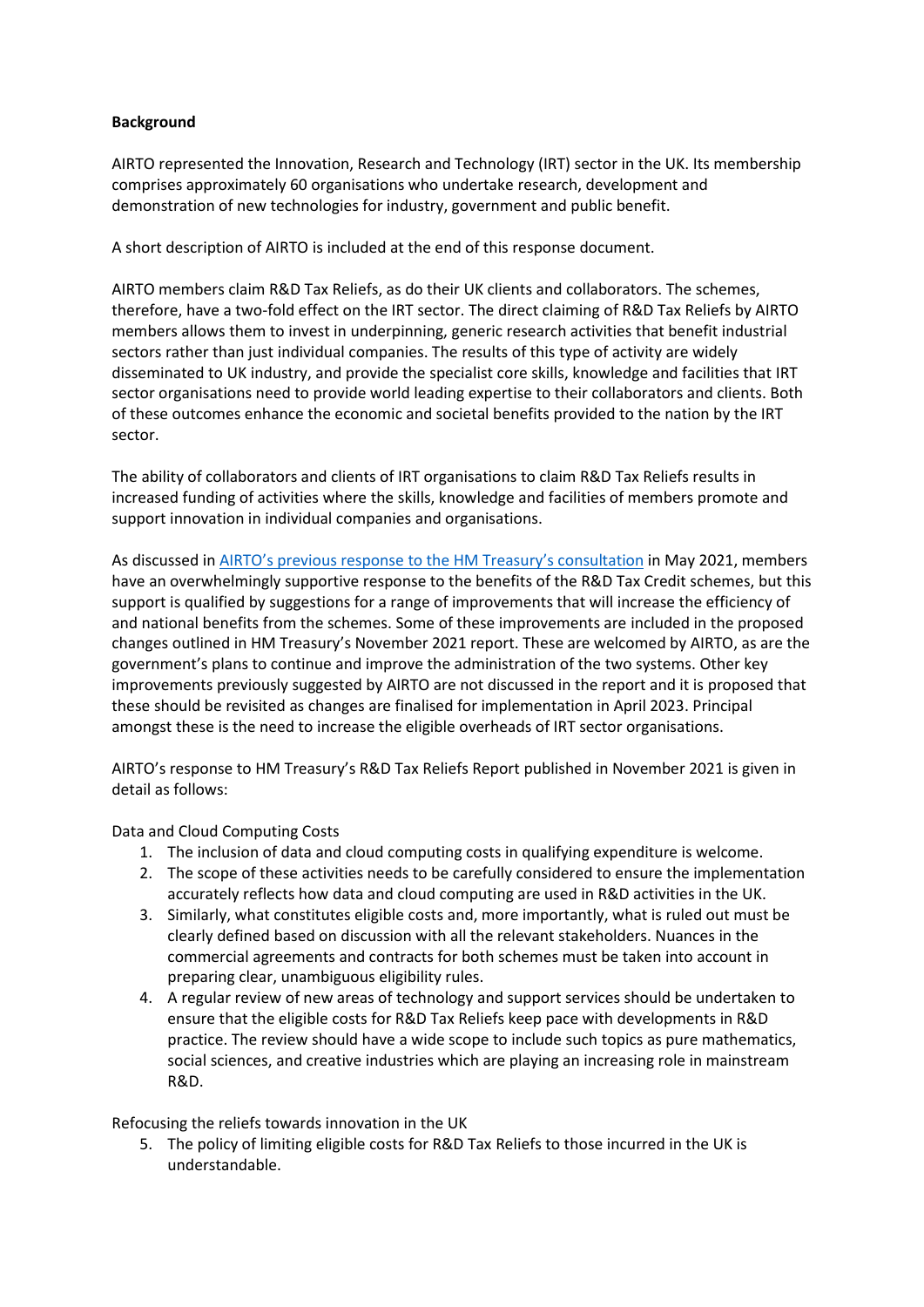- 6. However, it must be ensured that unforeseen consequences and valid exceptions are taken into account when drawing up the relevant regulations.
- 7. Where companies operate globally, it must be ensured that the exclusion of overseas R&D costs does not result in complete programmes of work being moved from the UK to countries where essential parts of programmes are located, or where there is a more 'liberal' R&D tax credit regime.
- 8. Additionally, there will be UK based programmes that have to undertake part of their activity overseas. Likely reasons for this are:
	- a. Skills, expertise or facilities are not accessible in the UK, either because they do not exist or because they are not available in a timescale that is necessary for the programme.
	- b. Geographic, climatic, environmental or demographic/societal needs of programmes are not present in the UK.
	- c. Regulatory requirements that specify local testing.
- 9. It is therefore proposed that the regulations incorporate the claiming of exemptions where undertaking relevant R&D is not possible in the UK. The definition of what constitutes an exemption, and how it is justified and claimed, must be an unambiguous part of future rules of the schemes.
- 10. There is also the possibility that aspects of a R&D programme subcontracted to a UK organisation are undertaken outside of the UK, without the organisation placing the subcontract knowing. This is particularly relevant where the subcontract is placed with a multinational organisation, or where part of the subcontracted work is further subcontracted to another party. Clear guidance will be necessary is future regulations to ensure companies are not unknowingly submitting ineligible costs.
- 11. There is an alternative or additional strategy that HM Treasury should consider. This involves providing incentives for organisations to place out-sourced R&D activities with the UK infrastructure of IRT providers and universities. This will support the ambition for the UK to be a leading global player in research, development and innovation – 'a science and innovation superpower'. Such incentives could be higher rates of tax credit, paying a proportion of higher rate tax credit in the form of vouchers to be used to contract services from UK R&D providers, and/or a simplified process for such claims.

Abuse and compliance

- 12. The aim of reducing fraudulent R&D claims is welcome.
- 13. This will require additional resources which should target both an efficient submission process that ensures claims are correct before payments are made, and thorough investigation of potentially fraudulent activity.
- 14. The use of a digital portal for claiming R&D Tax Reliefs is welcome, provided it is thoroughly tested by officials and users before full implementation.
- 15. The use of a single portal for both schemes is also welcome, particularly if the portal identifies the scheme that is most appropriate to the applicant.
- 16. The requirement to have a senior company official to endorse any claim has a guarded welcome, but it will be important to understand how this differs from existing requirements and what benefit it will bring.
- 17. The requirement to specify any agent used on an application is welcome, although full details will be needed to show the benefits of this.
- 18. Some AIRTO member organisations have found direct discussion with the relevant, specialist HMRC officials key to defining qualifying expenditure boundaries and ensuring claims progress effectively and efficiently. AIRTO would welcome further direct contact with HMRC officials for its members and is willing to work with such officials to facilitate this. Some